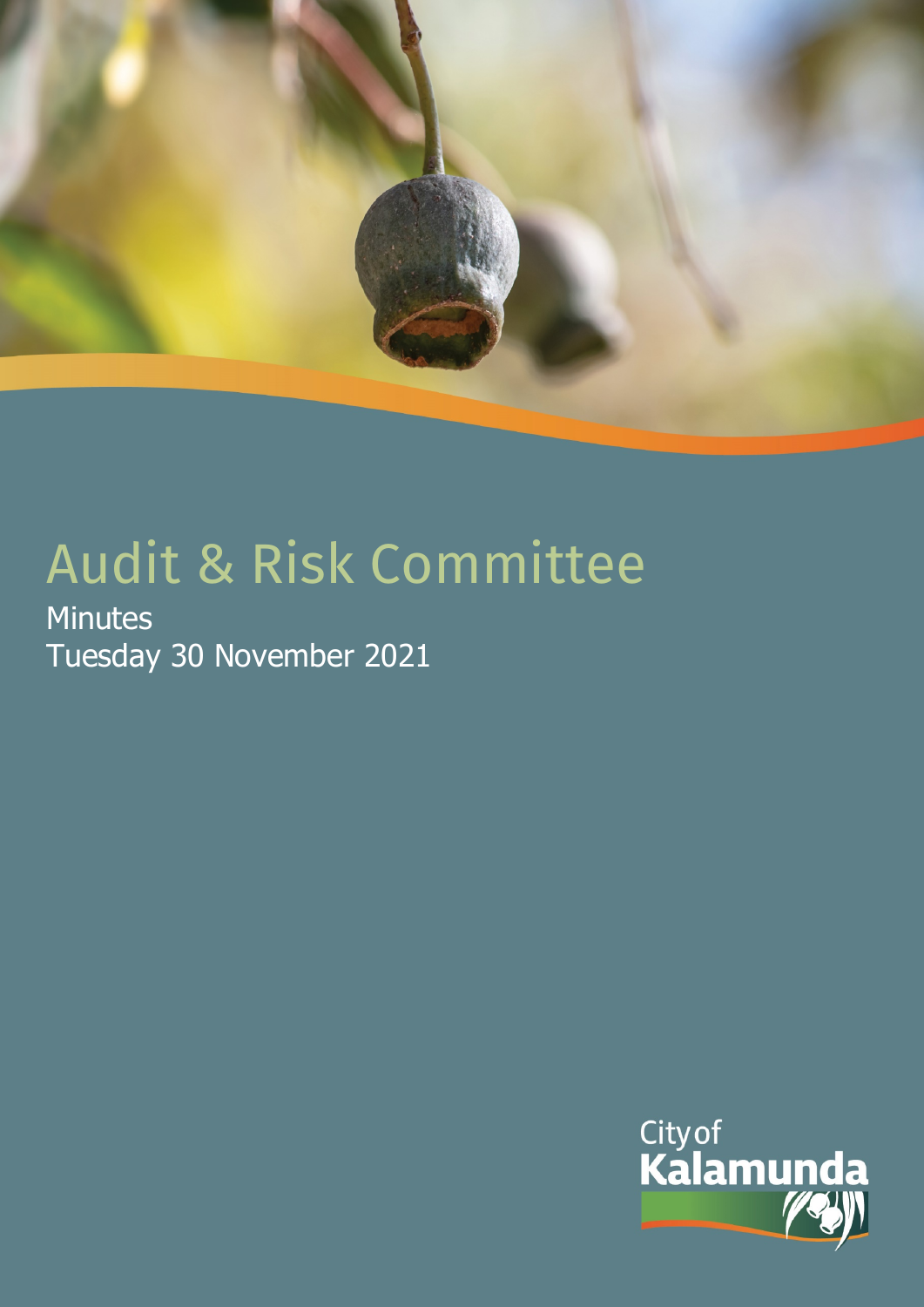# **INDEX**

| 1. |                                                                        |  |
|----|------------------------------------------------------------------------|--|
| 2. | Attendance, Apologies and Leave of Absence Previously Approved 3       |  |
| З. |                                                                        |  |
| 4. |                                                                        |  |
| 5. |                                                                        |  |
| 6. |                                                                        |  |
| 7. |                                                                        |  |
| 8. |                                                                        |  |
| 9. |                                                                        |  |
|    |                                                                        |  |
|    |                                                                        |  |
|    |                                                                        |  |
|    |                                                                        |  |
|    |                                                                        |  |
|    |                                                                        |  |
|    | 15. Urgent Business Approved by the Presiding Member or by Decision 15 |  |
|    |                                                                        |  |
|    |                                                                        |  |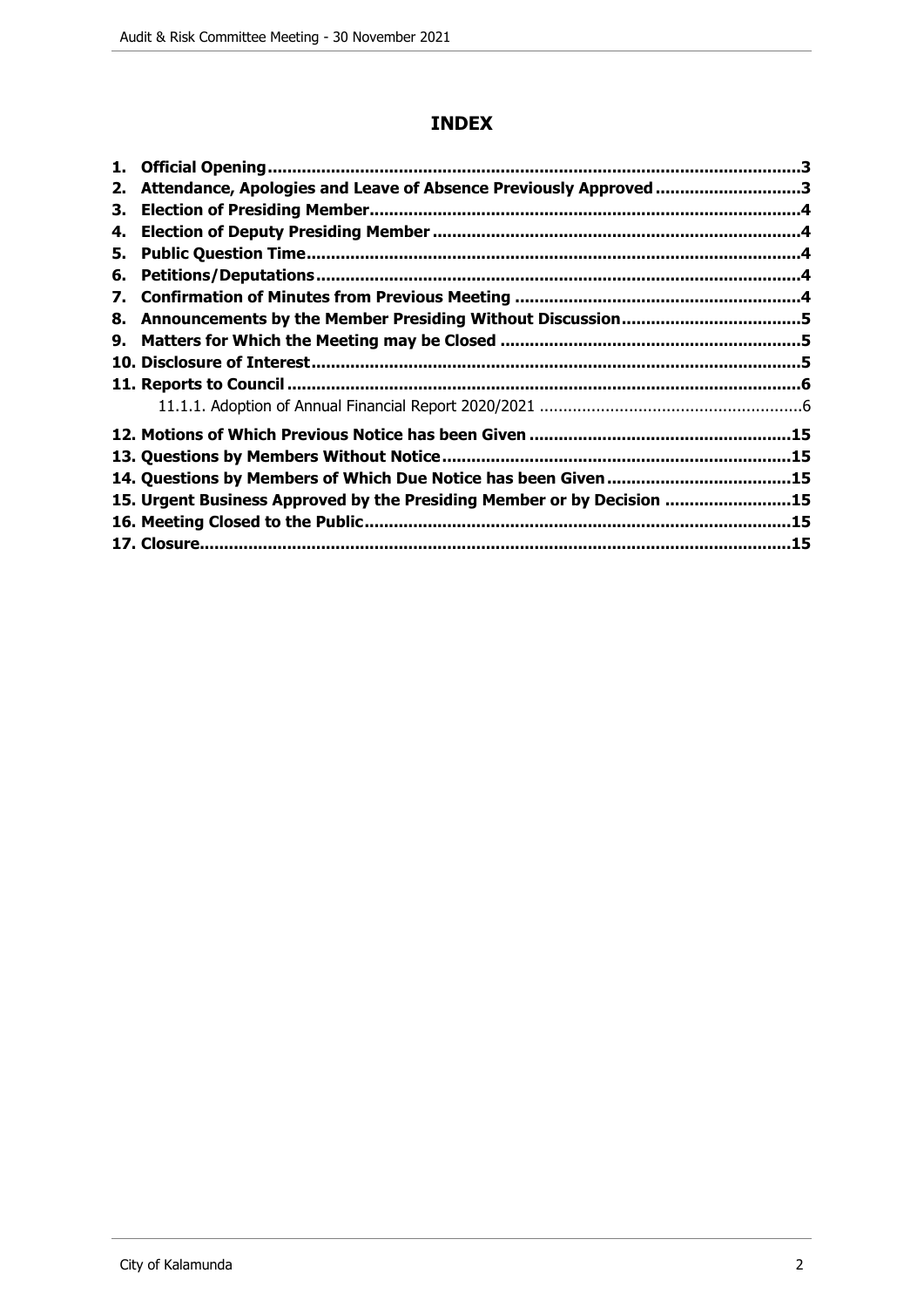## <span id="page-2-0"></span>**1. Official Opening**

The Mayor opened the meeting at 6:30pm and welcomed Councillors, Staff and Members of the Public Gallery. The Presiding Member also acknowledged the Traditional Owners of the land on which we meet the Whadjuk Noongar people.

The Mayor also welcome representatives from the Office of the Auditor General who would present the audit findings.

The Mayor is to preside until the election of the presiding member under item 3.0

# <span id="page-2-1"></span>**2. Attendance, Apologies and Leave of Absence Previously Approved**

#### **Councillors**

**South East Ward**  John Giardina Janelle Sewell (Presiding Member) Geoff Stallard **South West Ward** Kellie Miskiewicz Brooke O'Donnell **North West Ward** Sue Bilich Lisa Cooper Dylan O'Connor

## **North Ward**

Andrew Osenton Kathy Ritchie Margaret Thomas JP (Mayor)

#### **Members of Staff**

#### **Chief Executive Officer**

Rhonda Hardy

# **Executive Team**

Gary Ticehurst - Director Corporate Services Brett Jackson - Director Asset Services Peter Varelis - Director Development Services

#### **Management Team**

Alida Ferriera - Manager Financial Services Waruni Di Silva - Coordinator Financial Services **Administration Support**

Darrell Forrest - Governance Advisor Donna McPherson - Executive Assistant to the CEO

## **Members of the Public** 0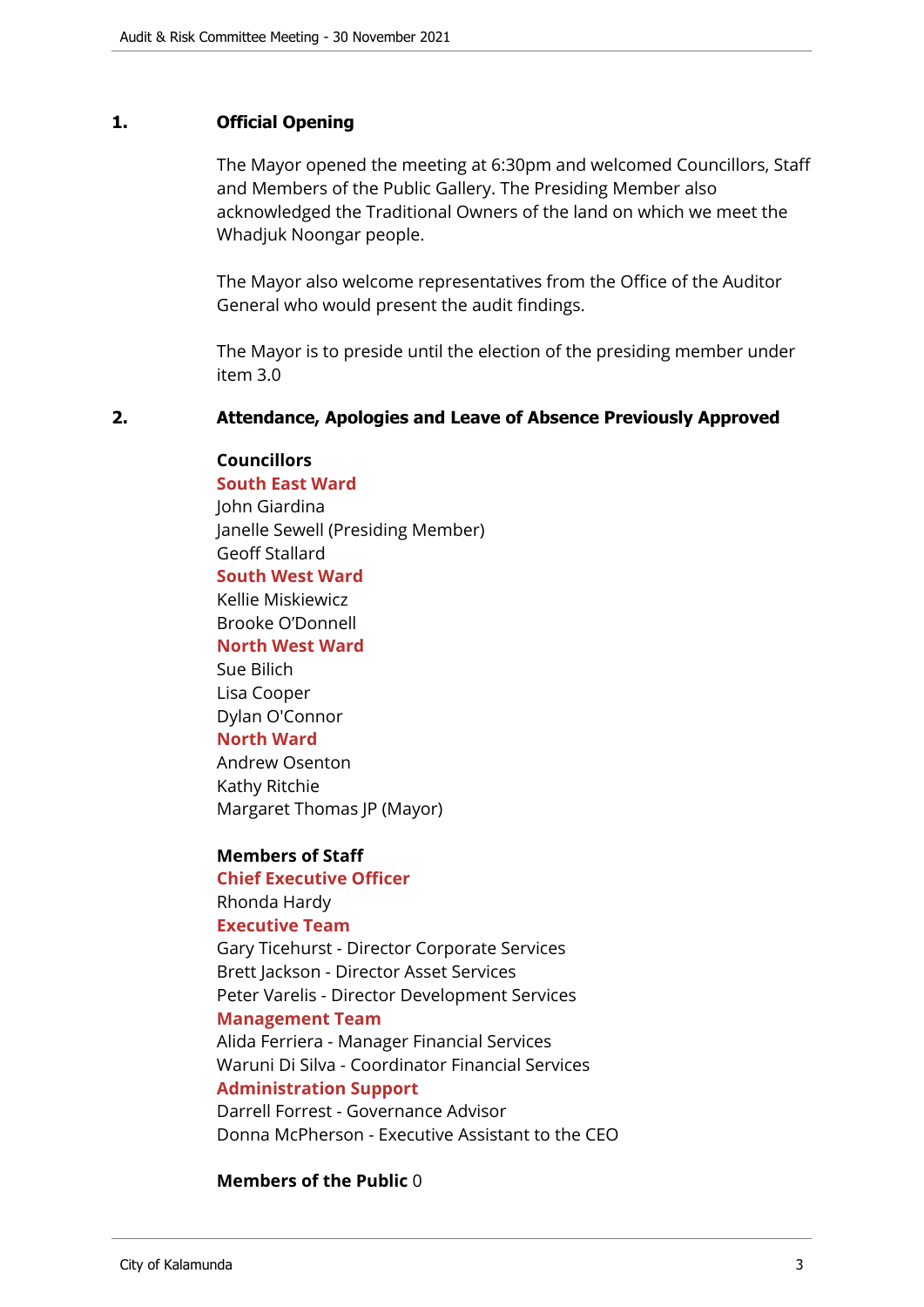### **Members of the Press** Nil.

## **Apologies**

Cr Mary Cannon

## **Leave of Absence Previously Approved** Nil.

#### <span id="page-3-0"></span>**3. Election of Presiding Member**

3.1 The Mayor called for nominations to the position of Presiding Member. Cr Janelle Sewell nominated for the position. As there was no further nominations Cr Sewell was declared appointed to the position.

> The Mayor vacated the Chair and Cr Sewell presider over the remainder of the meeting.

#### <span id="page-3-1"></span>**4. Election of Deputy Presiding Member**

4.1 The Presiding Member called for nominations to the position of Deputy Presiding Member. Cr Lisa Cooper nominated for the position. As there was no further nominations Cr Cooper was declared appointed to the position.

## <span id="page-3-2"></span>**5. Public Question Time**

5.1. Nil.

## <span id="page-3-3"></span>**6. Petitions/Deputations**

6.1 Nil.

#### <span id="page-3-4"></span>**7. Confirmation of Minutes from Previous Meeting**

7.1 That the minutes of the Audit and Risk Committee held on 21 September 2021, as published and circulated, are confirmed as a true and accurate record of the proceedings.

Moved: **Cr Brooke O'Donnell**

Seconded: **Cr Lisa Cooper**

Vote: **CARRIED UNANIMOUSLY (11/0)**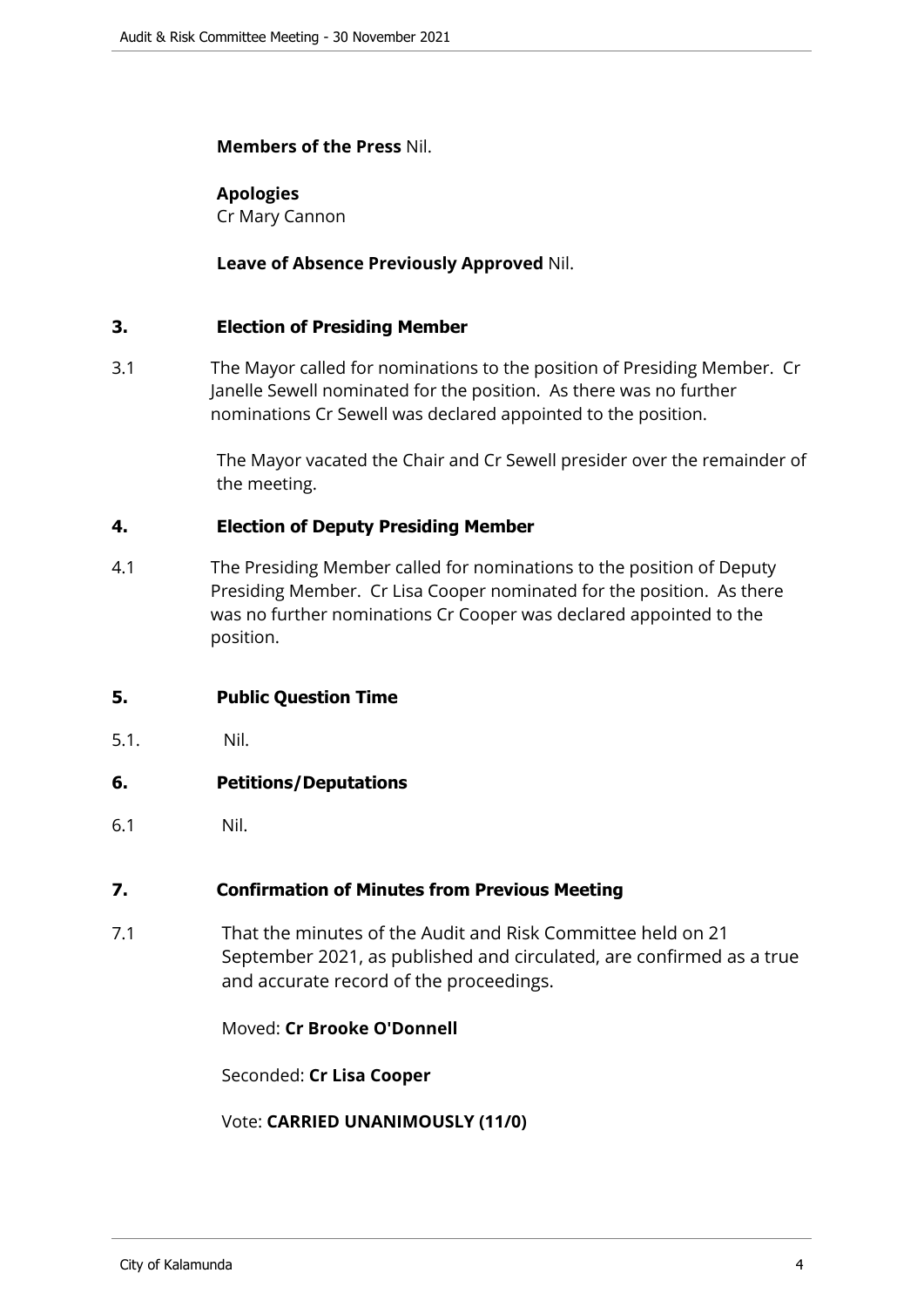#### <span id="page-4-0"></span>**8. Announcements by the Member Presiding Without Discussion**

8.1 Nil.

#### <span id="page-4-1"></span>**9. Matters for Which the Meeting may be Closed**

9.1 Nil.

#### <span id="page-4-2"></span>**10. Disclosure of Interest**

#### **10.1. Disclosure of Financial and Proximity Interests**

- a. Members must disclose the nature of their interest in matter to be discussed at the meeting. (Section 5.56 of the *Local Government Act 1995*.)
- b. Employees must disclose the nature of their interest in reports or advice when giving the report or advice to the meeting. (Section 5.70 of the *Local Government Act 1995*.)
- 10.1.1 Nil.

#### **10.2. Disclosure of Interest Affecting Impartiality**

- a. Members and staff must disclose their interest in matters to be discussed at the meeting in respect of which the member or employee had given or will give advice.
- 10.2.1 Nil.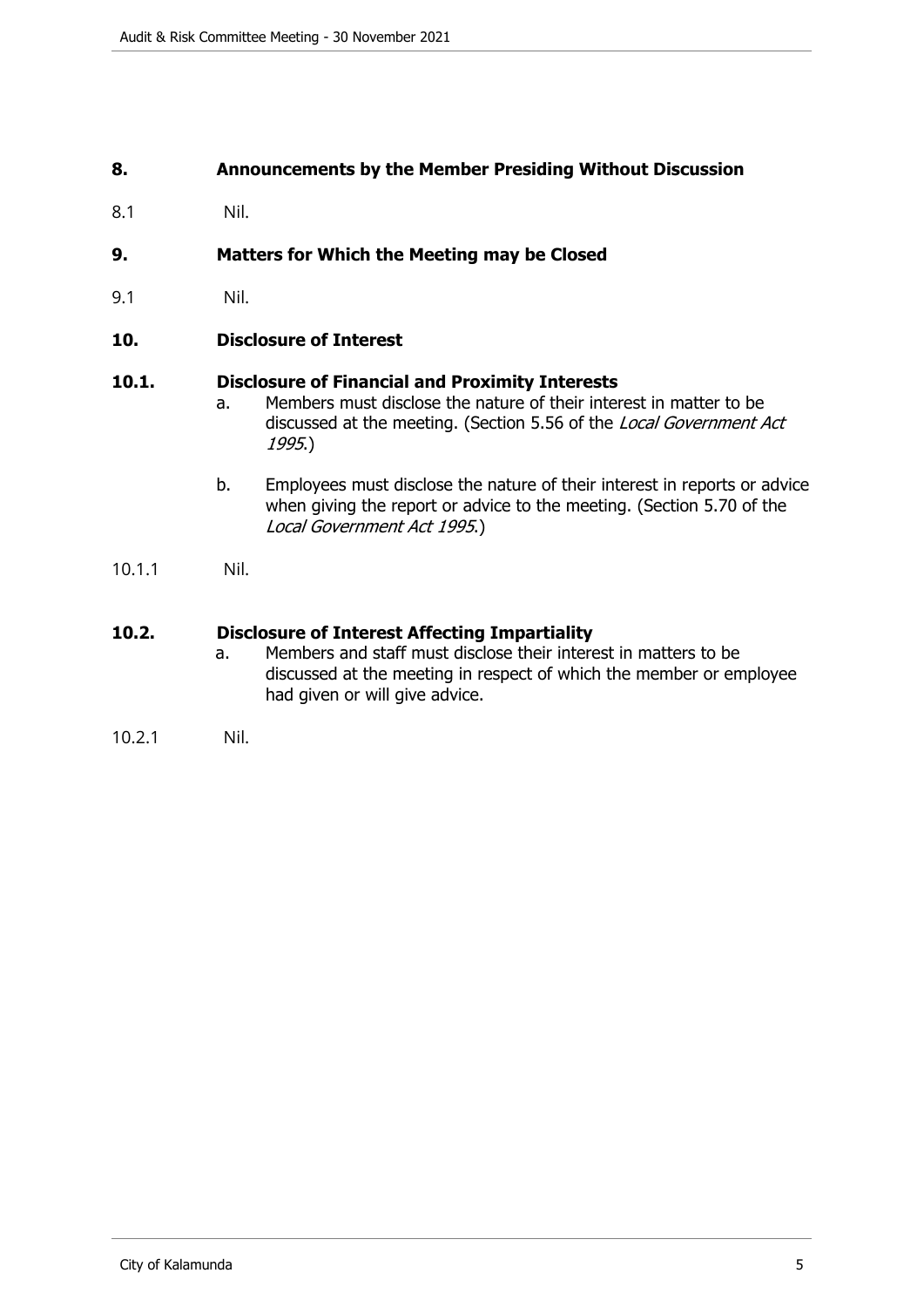# <span id="page-5-0"></span>**11. Reports to Council**

## **11.1. Chief Executive Officer Reports**

# <span id="page-5-1"></span>**11.1.1. Adoption of Annual Financial Report 2020/2021**

#### *Declaration of financial / conflict of interests to be recorded prior to dealing with each item.*

The representatives of the Office of the Auditor General were invited to present the audit findings to the committee.

|   |                       | Previous<br>Items<br>Directorate<br><b>Business Unit</b><br>File Reference<br>Applicant<br>Owner |                                                                                                                                              | Nil.<br>N/A<br>N/A                                                                                                                                                                                                                                                                                                                                                                                                                      | <b>Chief Executive Officer</b><br>Office of the Chief Executive Officer                                                                          |  |  |
|---|-----------------------|--------------------------------------------------------------------------------------------------|----------------------------------------------------------------------------------------------------------------------------------------------|-----------------------------------------------------------------------------------------------------------------------------------------------------------------------------------------------------------------------------------------------------------------------------------------------------------------------------------------------------------------------------------------------------------------------------------------|--------------------------------------------------------------------------------------------------------------------------------------------------|--|--|
|   | Attachments           |                                                                                                  |                                                                                                                                              | 1.<br>2.                                                                                                                                                                                                                                                                                                                                                                                                                                | Audited Financial statements - City of Kalamunda -<br>year ended 30 June 2021 [11.1.1.1 - 62 pages]<br>Memo to the Minister [11.1.1.2 - 3 pages] |  |  |
|   | <b>TYPE OF REPORT</b> |                                                                                                  |                                                                                                                                              |                                                                                                                                                                                                                                                                                                                                                                                                                                         |                                                                                                                                                  |  |  |
|   | Advocacy              |                                                                                                  |                                                                                                                                              |                                                                                                                                                                                                                                                                                                                                                                                                                                         | When Council is advocating on behalf of the community to<br>another level of government/body/agency                                              |  |  |
| ₻ | Executive             |                                                                                                  | When Council is undertaking its substantive role of direction<br>setting and oversight (eg accepting tenders, adopting plans<br>and budgets) |                                                                                                                                                                                                                                                                                                                                                                                                                                         |                                                                                                                                                  |  |  |
|   | Information           |                                                                                                  | For Council to note                                                                                                                          |                                                                                                                                                                                                                                                                                                                                                                                                                                         |                                                                                                                                                  |  |  |
|   | Legislative           |                                                                                                  |                                                                                                                                              | Includes adopting Local Laws, Town Planning Schemes, and<br>Policies. When the Council determines a matter that directly<br>impacts a person's rights and interests where the principles of<br>natural justice apply. Examples include town planning<br>applications, building licenses, other permits or licenses<br>issued under other Legislation or matters that could be<br>subject to appeal to the State Administrative Tribunal |                                                                                                                                                  |  |  |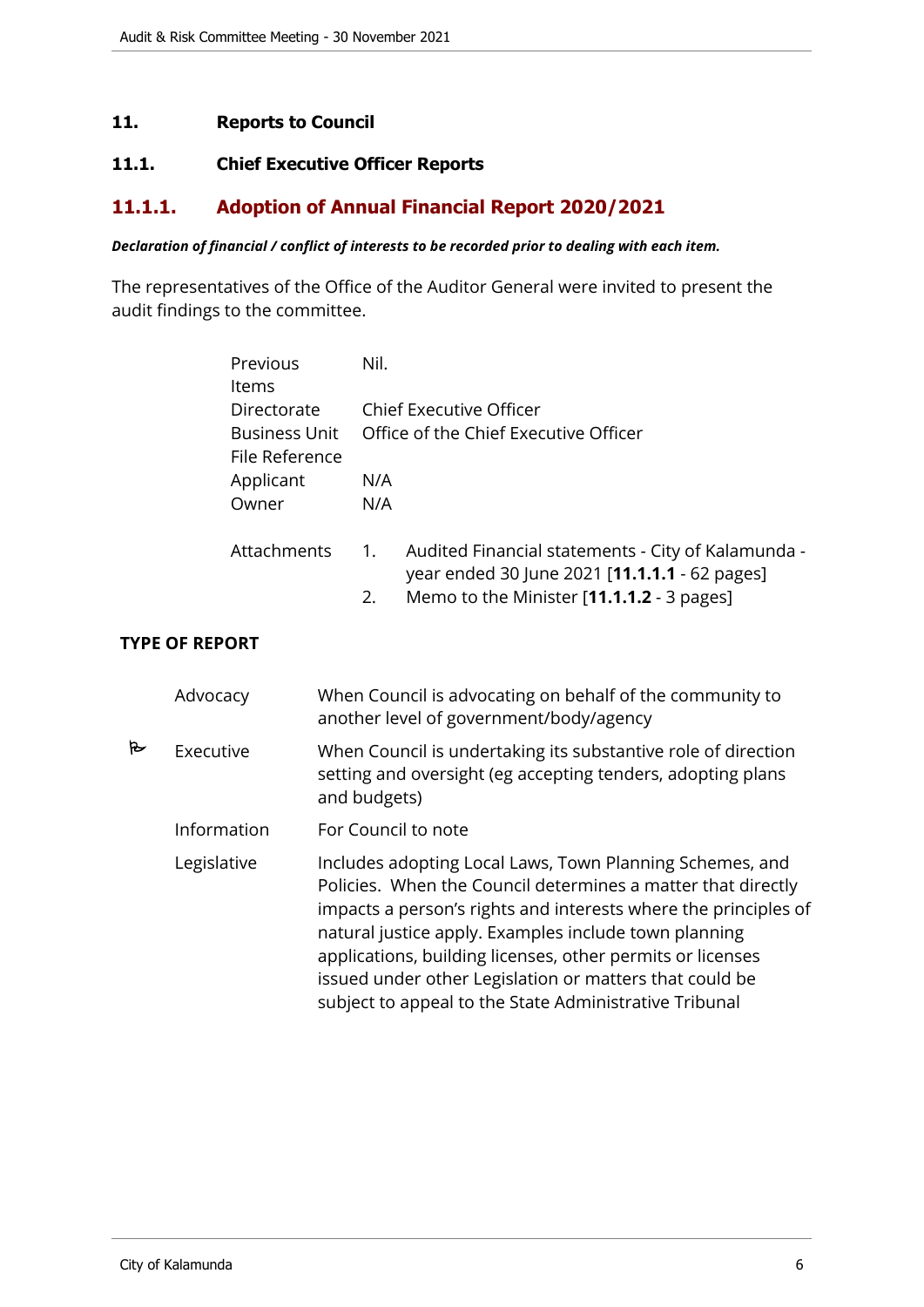## **STRATEGIC PLANNING ALIGNMENT**

*Kalamunda Advancing Strategic Community Plan to 2031*

**Priority 4: Kalamunda Leads Objective 4.1** - To provide leadership through transparent governance. **Strategy 4.1.1** - Provide good governance.

#### **EXECUTIVE SUMMARY**

- 1. The purpose of this report is to provide Council with the Audited Financial Report for the 2020/2021 Financial Year (Attachment 1) together with the memorandum prepared to address the significant adverse trend mentioned in the auditor's report. (Attachment 2).
- 2. The Audit of the Financial Report was undertaken by the Office of the Auditor General (OAG) who completed an audit of the report for the financial year ending 30 June 2021. The audit did not identify any material adverse findings. This is an exceptional outcome for the City.
- 3. The City achieved a Financial Health Indicator (FHI) of 68 for the 2020/2021 financial year. The FHI is a measurement of a local government's overall financial health.
- 4. It is recommended that the Council:
	- 1. ACCEPT the 2020/2021 Annual Financial Report (Attachment 1) prepared in accordance with *Section 6.4 of the Local Government Act 1995*.
	- 2. NOTE the content of the memorandum prepared to address the significant adverse trend mentioned in the auditor's report. (Attachment 2).

#### **BACKGROUND**

- 5. *Section 6.4 (1)* of the *Local Government Act 1995* (The Act) requires a local government to prepare an Annual Financial Report for each financial year and details what the Annual Financial Report is to contain.
- 6. *Section 6.4 (2)* of the Act requires a local government to submit by 30 September following each financial year, or as such time as the Minister allows, to its auditor –
	- a) The accounts of the local government balanced up to the last day of the preceding financial year; and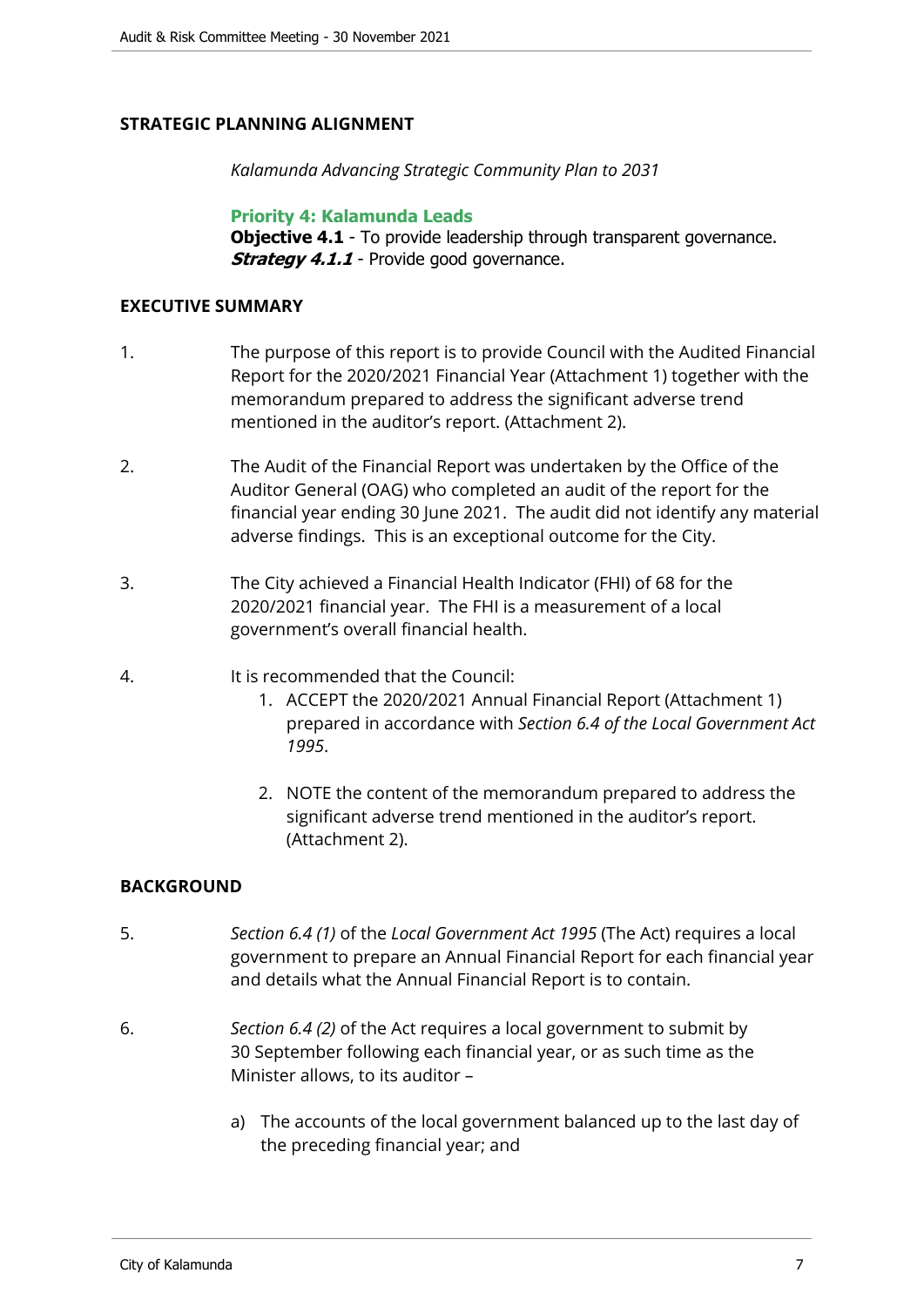b) The annual financial report of the local government for the preceding financial year.

7. *Section 7.12A (3)* of the Act requires the local government to examine the report of the auditor, under section 7.9 (1) and any other report prepared under section 7.9 (3) forwarded to it, and is to –

- (a) Determine if any matters raised by the report or reports require action to be taken by the local government; and
- (b) Ensure that appropriate action is taken in respect of those matters.
- 8. *Section 7.12A (4)* of the Act requires the City to
	- a) Prepare a report on any actions under subsection (3) in respect of an audit conducted in respect of a financial year; and
	- *b)* Forward a copy of that report to the Minister, within three months after the audit report is received by the local government.
- 9. The City continues to strengthen its financial position with a surplus of \$8.8 million for the year before non-cash adjustments flowing from the revaluation of certain non-current assets. The overall surplus as reported in the Rate Setting Statement amounted to \$3.5 million. The net assets of the City increased by \$8.2 million to \$541 million mainly due to the net surplus reported during the year.

## **DETAILS AND ANALYSIS**

## **Annual Financial Report**

10. The 2020/2021 Annual Financial Report is presented for Council's acceptance and compared with the results of 2019/2020.

## **Comprehensive Income Statement**

- 11. a) In comparison with 2019/2020, revenue decreased by 4%, or \$2.5 million.
	- i. Rates rose by \$0.48 million predominately due to rates on new properties.
	- ii. Contributions, reimbursements, and donations decreased by \$3.8 million. The decrease is mainly due to in 2019/2020 the City received a contribution from Eastern Metropolitan Regional Council (EMRC) for the Food Organics and Green Organics project.
	- iii. Operating grants and subsidies increased by \$0.2 million mainly due to the rural fire mitigation grant received in 2020/2021 from the Department of Fire and Emergency Services.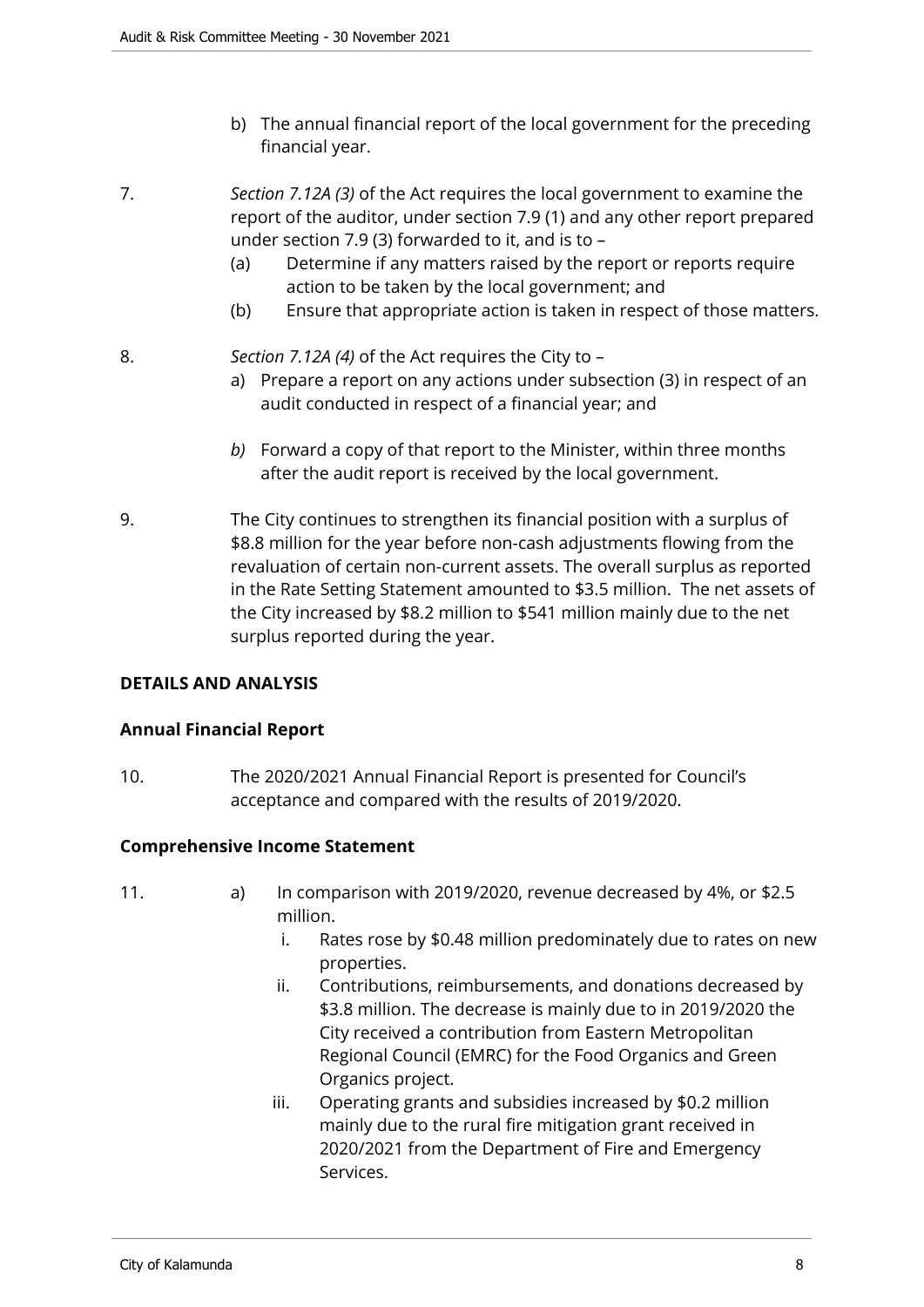iv. Fees and Charges increased by \$0.7 million. The variance is primarily due to;

A. Building application approval fees are higher in 2020/2021 by \$0.2 million.

B. Income received from development application fees is higher in 2020/2021 than the income received in 2019/2020 by \$0.3 million.

- v. Interest earnings decreased by \$0.2 million. This is primarily due to the lower interest rates offered in the market during the year.
- b) Operating expenditure decreased by 2% or \$1.6 million compared to 2019/2020.
	- i. Employment costs were decreased by \$0.3 million. This is primarily due to vacant positions and the aggregate result of minor variances in various business units.
	- ii. Materials and Contracts decreased by \$2.2 million. This is mainly attributed to; A. Consultancy and contractor costs for various non-recurrent projects planned under the development and traffic engineering section being underspent by \$1.2 million.
	- iii. Depreciation expense was increased by \$2 million. This is mainly due to the changes in the remaining useful life of certain building assets resulting from 30 June 2020 land and building assets revaluation.
	- iv. Other expenditure was decreased by \$1.2 million. The decrease was mainly due to the CELL 9 land acquisition costs for road projects in 2020/2021. The amounts paid for CELL 9 infrastructure works are reimbursed by the CELL 9 trust account.
- c) Non-operating grants, subsidies, and contributions increased by \$3.5 million primarily as a result of the grant funding received for the construction of the Kalamunda Community Centre.
- d) Loss on disposal of assets decreased by \$2.3 million.

# **Statement of Financial Position**

- 12. **a**) Cash increased by \$7.9 million due mainly to an increased level of contributions and capital grants.
	- b) The value of the investment in the EMRC decreased by \$0.2 million due to the decrease in the share of net assets in EMRC.
	- c) The value of the Property, Plant & Equipment, and Infrastructure increased by \$5.2 million mainly due to the new additions during 2020/2021.
	- d) Current leave provisions increased by \$0.3 million. The variance is predominantly due to the increase in the current portion of the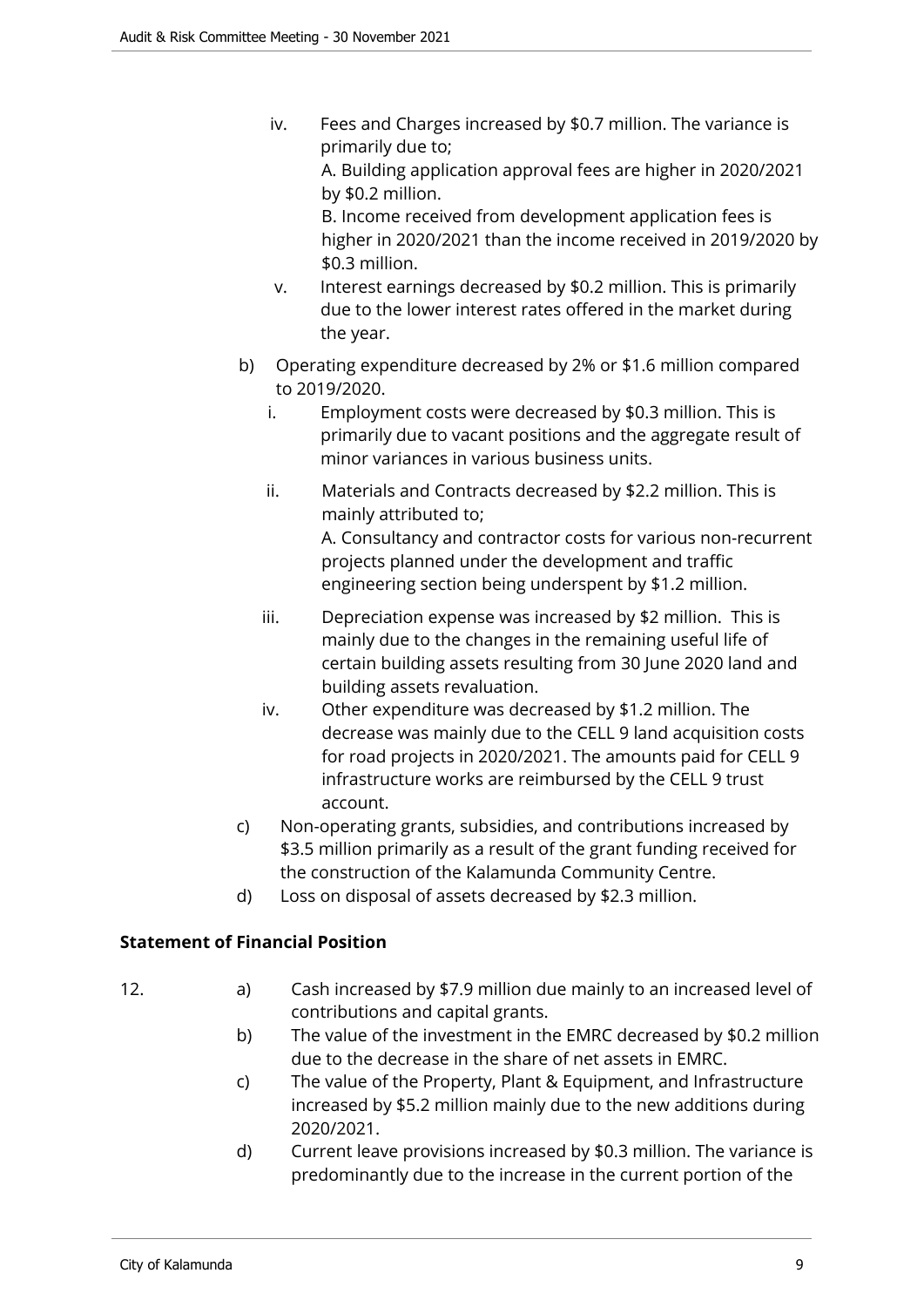long service leave liability as more employees become eligible based on the calculation criteria.

- e) Borrowings increased by \$2 million. During 2020/2021 the City borrowed \$3 million in new loans as planned in the original budget for 2020/2021.
- f) In Equity, the cash-backed reserves increased by \$9 million. The variance in reserves is primarily due to the adjustments made to unexpended capital works and specific purpose grants reserve and waste management reserve.

## **Statement of Cash Flows**

- 13. a) Operating Activities produced \$13.2 million as compared to \$9.6 million in 2020.
	- b) A total of \$19.2 million was invested in capital works during the year.

# **Audit Report**

- 14. The Auditors, (OAG), conducted the fieldwork in May and October 2021 and issued their report in November 2021.
- 15. The Auditors did not identify any significant financial control issues during the financial audit 2020/2021 and did not issue a final management letter. This is an exceptional result for the City.
- 16. A summary of the key financial indicators is given below.

| <b>Financial Ratios</b>           | 2021   | 2020   | <b>Standard</b> |
|-----------------------------------|--------|--------|-----------------|
|                                   |        |        |                 |
| Current ratio                     | 1.36   | 1.54   | 1.00            |
| Asset consumption ratio           | 0.94   | 0.96   | 0.50            |
| Asset renewal funding ratio       | 1.42   | 0.95   | 0.75            |
| Asset sustainability ratio        | 0.39   | 0.91   | 0.90            |
| Debt service cover ratio          | 8.67   | 6.36   | 2.00            |
| Operating surplus ratio           | (0.04) | (0.10) | 0.01            |
| Own source revenue coverage ratio | 0.91   | 0.90   | 0.60            |

The City achieved a Financial Health Indicator (FHI) of 68 for the 2020/2021 financial year. The FHI is a measurement of a local government's overall financial health. It is calculated from the seven financial ratios that local governments are required to calculate annually. An FHI result of 70 and above indicates sound financial health. Last year the City achieved a 75 FHI, the reduction in the 2020/2021 financial year is due to the underperformance of the Asset Sustainability Ratio and the Operating Surplus Ratio.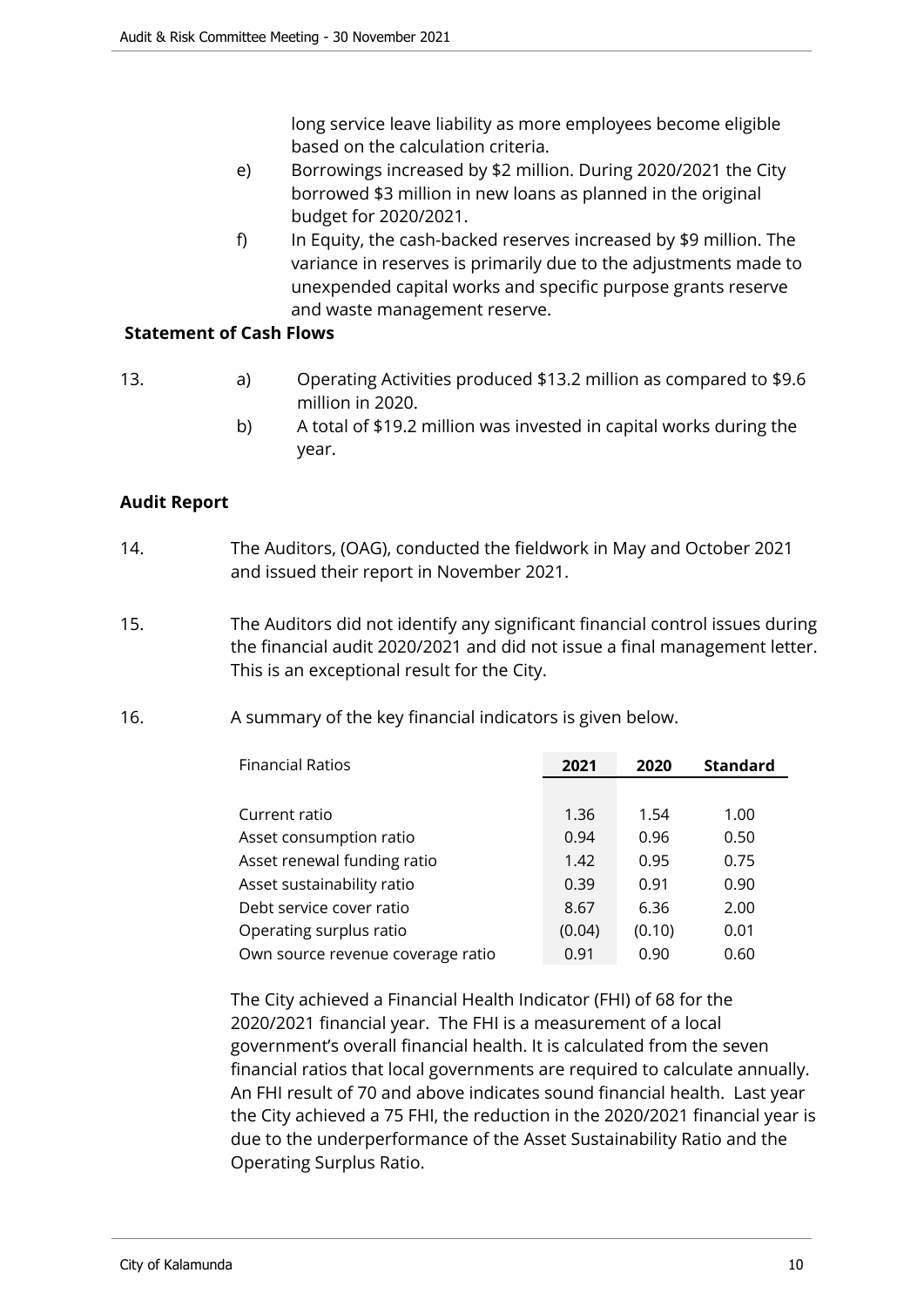With the onset of COVID-19, State Government made various grant funding opportunities available to Local Governments. The City took up grant funded projects as part of the budget 2020/2021 stimulus strategy. With the increased spend on new projects it resulted in less renewal capital spend for the year. Due to the lower renewal capital spend this resulted in the underperformance of the Asset Sustainability Ratio. Council considered the potential impact on the FHI as part of budget deliberations, however, the benefits of taking up grant funding outweighed the reduction in the ratios and FHI.

Whilst a FHI of 68 is a satisfactory result, OAG identified an adverse trend in the Operating Surplus Ratio.

17. OAG has identified in their audit report under section "Report on Other Legal and Regulatory requirements" that the City indicates a significant adverse trend for the Operating Surplus ratio.

> The Operating Surplus Ratio is essentially a measure of the local government's ability to cover its operational costs and have revenues available to fund capital and other purposes. It is calculated as follows:

| <b>Operating Surplus Ratio</b>    |                                                                                                                                                                 |  |  |  |  |
|-----------------------------------|-----------------------------------------------------------------------------------------------------------------------------------------------------------------|--|--|--|--|
| Operating                         | (Operating Revenue MINUS Operating Expense)                                                                                                                     |  |  |  |  |
| Surplus Ratio =                   | Own Source Operating Revenue                                                                                                                                    |  |  |  |  |
| Purpose:                          | This ratio is a measure of a local government's ability to cover its<br>operational costs and have revenues available for capital funding<br>or other purposes. |  |  |  |  |
| Standards:                        | <b>Basic</b> Standard between 1% and 15% (0.01 and 0.15)<br>Advanced Standard $> 15\%$ ( $> 0.15$ ).                                                            |  |  |  |  |
| <b>Definitions:</b>               |                                                                                                                                                                 |  |  |  |  |
| 'Operating<br>Revenue'            | Means the revenue that is operating revenue for the purposes of<br>the AAS, excluding grants and contributions for the development or<br>acquisition of assets. |  |  |  |  |
| 'Operating<br>Expense'            | Means the expense that is operating expense for the purposes of<br>the AAS.                                                                                     |  |  |  |  |
| 'Own Source<br>Operating Revenue' | Means revenue from rates and service charges, fees and user charges,<br>reimbursements and recoveries *, interest income and profit on disposal<br>of assets.   |  |  |  |  |

The Operating Surplus ratio is below the standard ratio prescribed by the Department of Local Government, Sport, and Cultural Industries due to the significant non-cash adjustments to the operating results of the City. A memorandum addressing the significant adverse trend is attached (Attachment 2).

The administration will present to the Councillors at the strategic retreat early in 2022 on financial strategies to address the adverse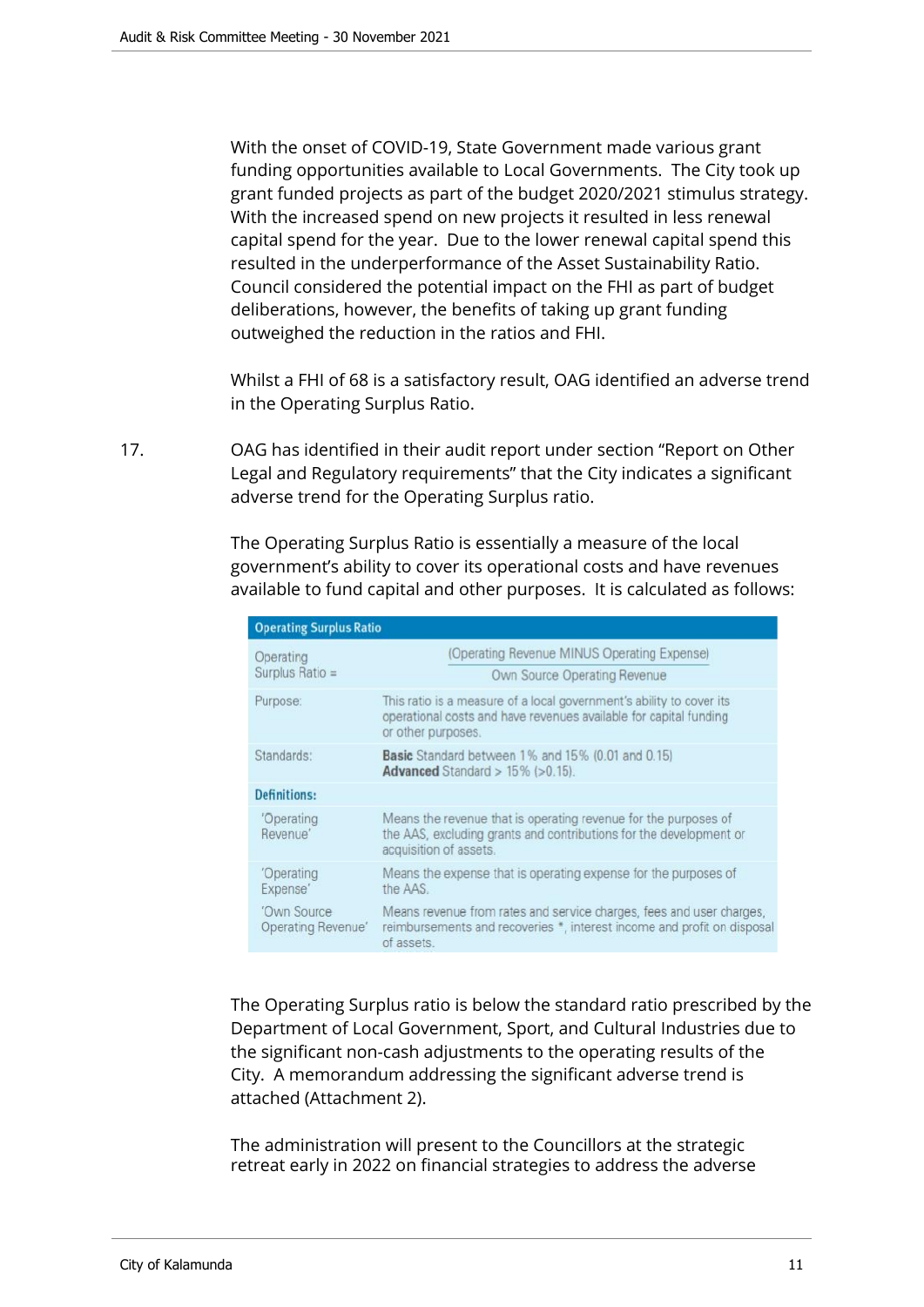trend of one of the six ratios being the operating surplus ratio, including:

- a. Undertake a review of all operating expenditure services and assets that could reduce expenditure levels;
- b. Identify opportunities and issues associated with increasing revenues through rates, fees, and charges or exploring new revenue increasing opportunities;
- c. Identify the risk appetite of the Council to either accept the adverse trend of this ratio or to address the trend by decreasing operational expenditure or increasing revenue streams.

The agreed strategies will then be incorporated into the preparation of the annual budget for 2022/2023 and the Long-term Financial Plan.

- 18. Reserves have increased by \$9 million over the year. The variance in reserves is primarily due to the adjustments made to unexpended capital works and specific purpose grants reserve and waste management reserve.
- 19. The City's reserves will continue to be closely monitored to ensure the long-term financial sustainability of the City.

# **APPLICABLE LAW**

- 20. Sections 6.4, 7.9, 7.12A of the *Local Government Act 1995*.
- 21. Regulation 51 of the Local Government *(Financial Management) Regulations 1996.*

## **APPLICABLE POLICY**

22. There are no policy implications.

## **STAKEHOLDER ENGAGEMENT**

- 23. The City worked closely with the Auditors and the Executive were briefed on the findings associated with the Annual Financial Report for 2020/2021.
- 24. Although no community engagement consultation is required in the preparation of the Annual Financial Report, Section 5.55 of the Act requires that the Chief Executive Officer give local public notice of the availability of the Annual Report as soon as the practicable following acceptance of the Annual Report by the local government. The Annual Financial Report forms one component of the Annual Report.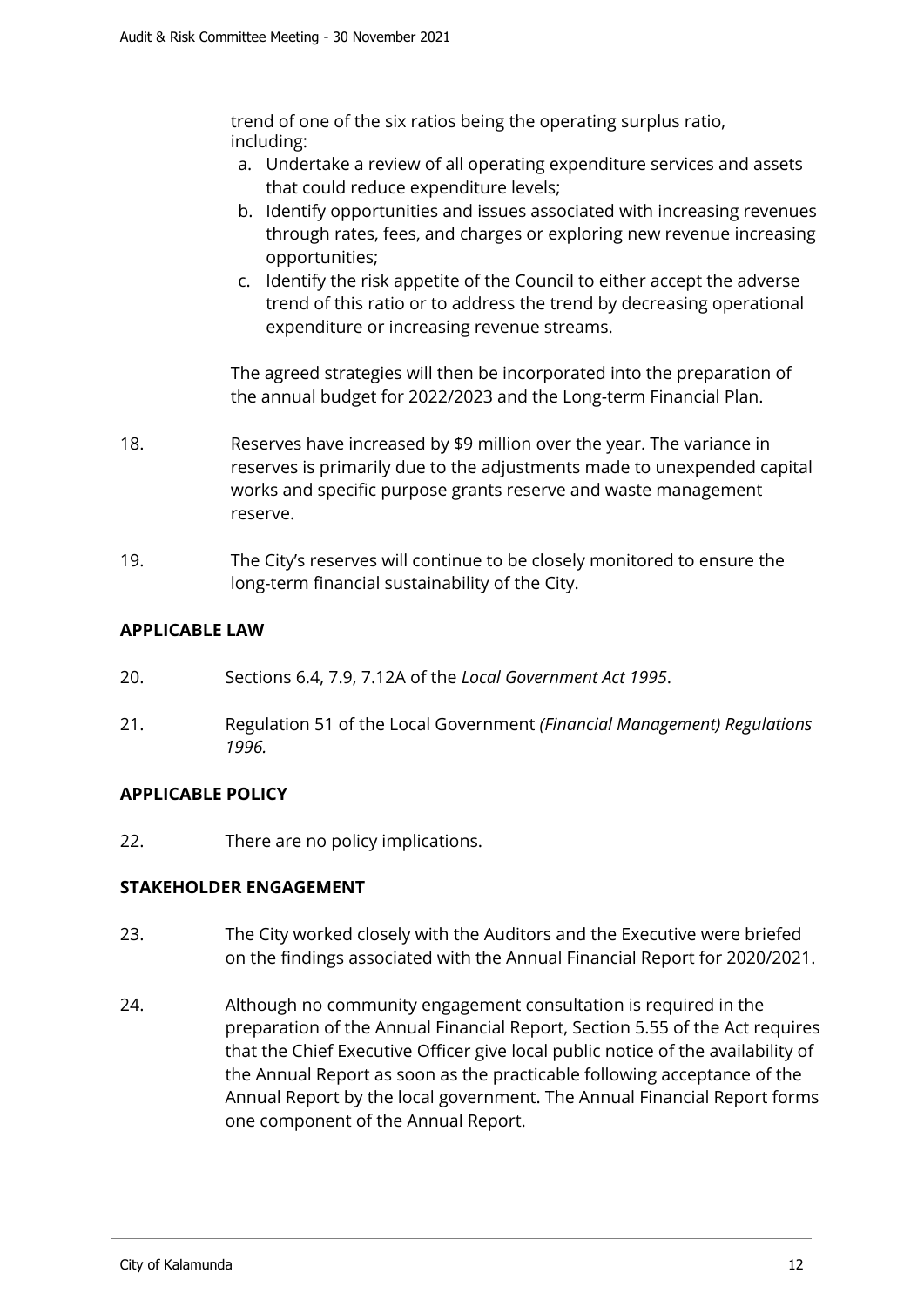# **FINANCIAL CONSIDERATIONS**

25. The 2020/2021 Budget includes provision for the cost of having the accounts and the Annual Financial Report audited by an externally appointed registered auditor.

# **SUSTAINABILITY**

#### **Social Implications**

26. Nil.

#### **Economic Implications**

27. Nil.

#### **Environmental Implications**

28. Nil.

#### **RISK MANAGEMENT**

29. **Risk**: The audit Certificate is qualified by the external auditor

| Consequence | Likelihood | <b>Rating</b> |  |  |
|-------------|------------|---------------|--|--|
| Unlikely    | Moderate   | LOW           |  |  |
|             |            |               |  |  |

**Action/Strategy**

Employ qualified suitably skilled staff.

Maintain controls and compliance with the policy.

Ensure an effective internal audit program.

**Risk**: Failure to lodge the Annual Financial Report with the Local Government Department within the required timeframe.

| Consequence                                                        | Likelihood | <b>Rating</b> |  |  |  |  |
|--------------------------------------------------------------------|------------|---------------|--|--|--|--|
| Rare                                                               | Moderate   | Low           |  |  |  |  |
| <b>Action/Strategy</b>                                             |            |               |  |  |  |  |
| Lodge the report with the Department of Local Government within 30 |            |               |  |  |  |  |
| days of the signing of the auditor's report.                       |            |               |  |  |  |  |
|                                                                    |            |               |  |  |  |  |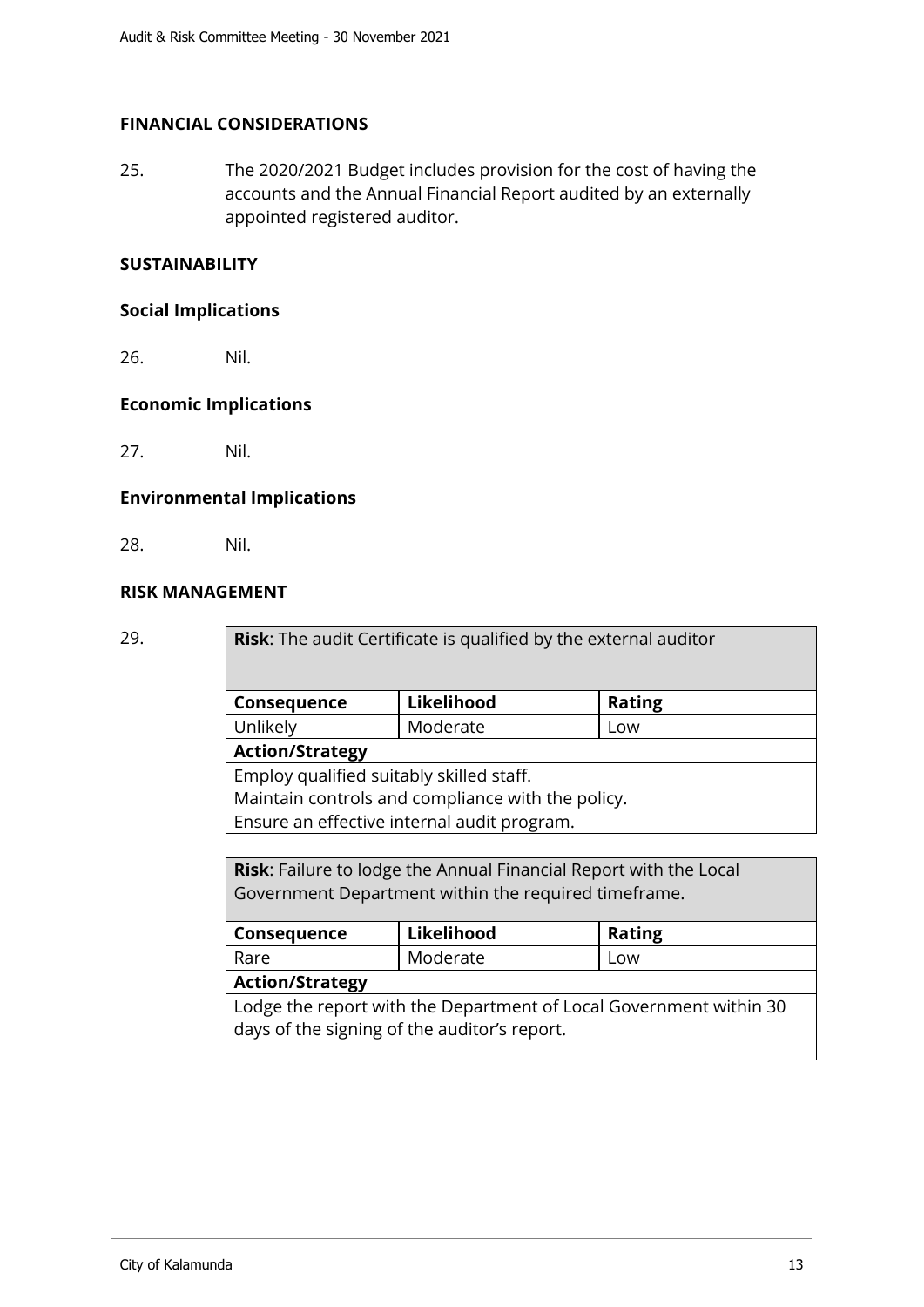# **CONCLUSION**

- 30. The 2020/2021 Annual Financial Report includes:
	- a) Statement by the Chief Executive Officer
	- b) Statement of Comprehensive Income by Nature and Type
	- c) Statement of Comprehensive Income by Program
	- d) Statement on Financial Position
	- e) Statement of Changes in Equity
	- f) Statement of Cash Flows.
	- g) Rate Setting Statement
	- h) Notes to and forming part of the Financial Report
	- i) Independent Auditor's Report
- 31. A significant outcome is that the Audit Report did not identify any matters of a material nature affecting the City's operations.
- 32. Regulation 51 of the *Local Government (Financial Management) Regulations 1996* requires the Chief Executive Officer to provide a copy of the Annual Financial Report to the Department of Local Government, Sport, and Cultural Industries within 30 days of the receipt of the auditor's report on that financial report.
- 33. The City achieved a Financial Health Indicator (FHI) of 68 for the 2020/2021 financial year. The FHI is a measurement of a local government's overall financial health. This is a satisfactory result for the City considering the current economic environment and the City continued to deliver on the Strategic Community Plan.

# **Voting Requirements: Simple Majority**

## **COMMITTEE RECOMMENDATION TO COUNCIL**

That Council:

- 1. ACCEPT the 2020/2021 Annual Financial Report (Attachment 1) prepared in accordance with Section 6.4 of the *Local Government Act 1995*. 2. NOTE the content of the memorandum prepared to address the significant adverse trend mentioned in the auditor's report. (Attachment 2).
- Moved: **Cr Dylan O'Connor**
- Seconded: **Cr Margaret Thomas**

Vote: **CARRIED UNANIMOUSLY (11/0)**